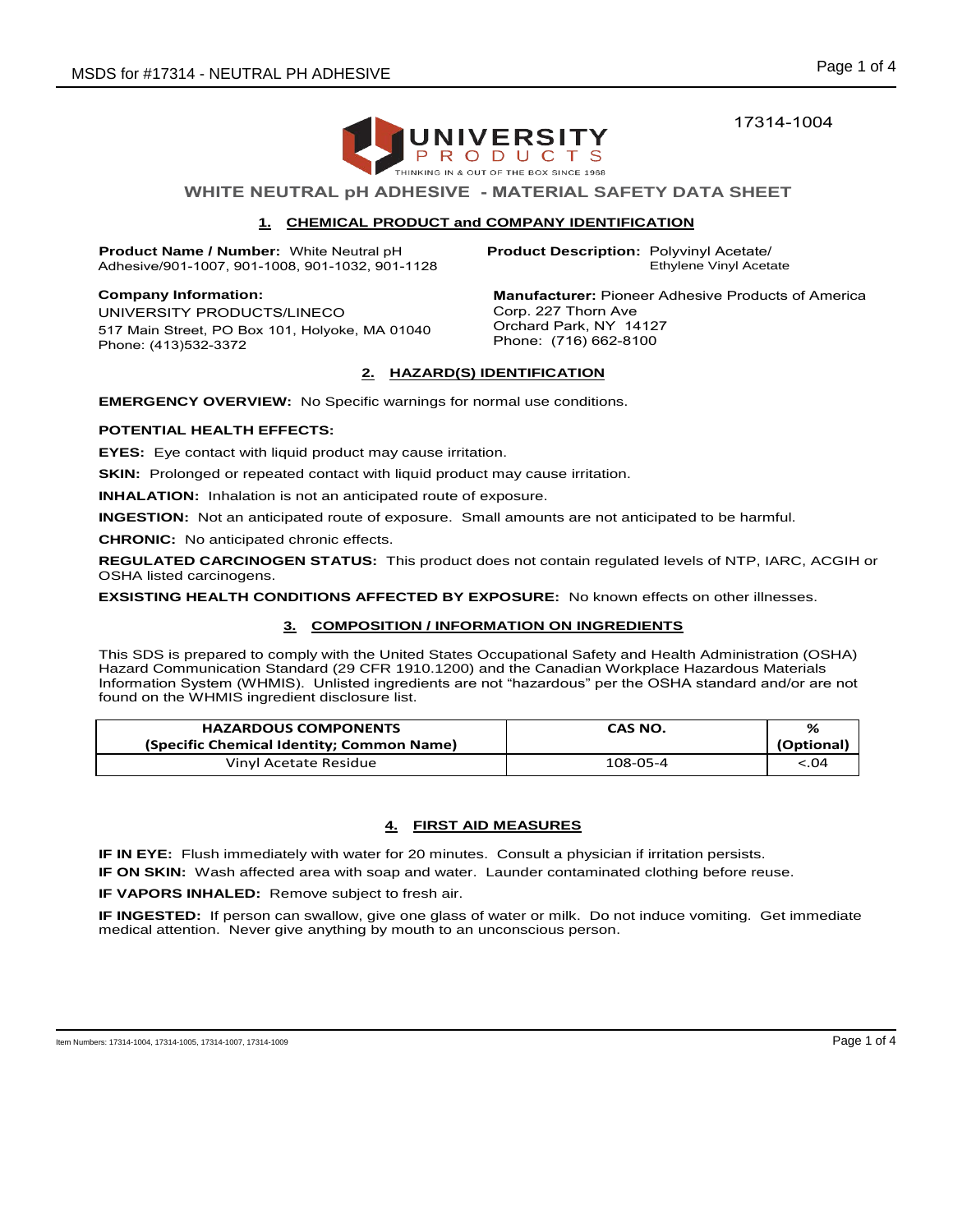EXP 1478 pH8

#### **\*\*\* SAFETY DATA SHEET \*\*\***  Page 2 of 4

# **5. FIRE FIGHTING MEASURES**

**FLASH POINT / METHOD:** Non-flammable

## **UPPER EXPLOSIVE LIMIT / LOWER EXPLOSIVE LIMIT:** Not applicable

#### **AUTOIGNITION TEMPERATURE:** Not applicable

**APPROPRIATE EXTINGUISHERS:** Non-flammable in liquid state; use water spray or chemical foam

**SPECIAL FIRE FIGHTING PROCEDURES:** Persons exposed to products of combustion should wear selfcontained breathing apparatus and full protective equipment.

#### **UNUSUAL FIRE and EXPLOSION HAZARDS:** None

**HAZARDOUS COMBUSTION PRODUCT:** Incomplete combustion can yield low molecular weight hydrocarbons, carbon monoxide.

## **6. ACCIDENTIAL RELEASE MEAURES**

**SPILL or LEAK PROCEDURES:** Contain spill in as small of an area as possible. Soak up on neutral floor absorbent and shovel into drums for disposal. Follow local codes for waste disposal.

## **7. HANDLING and STORAGE**

# **HANDLING INFORMATION:**

Wear appropriate protective equipment when working with this product.

#### **STORAGE INFORMATION:**

For industrial use only; Store in cool, dry area. Keep containers closed and out of reach of children. Containers when emptied, may be hazardous. Use caution and do not reuse.

#### **8. EXPOSURE CONTROLS / PERSONAL PROTECTION**

**EYE PROTECTION:** Wear safety glasses to reduce the potential for eye contact; chemical safety goggles are appropriate if splashing or dusting is likely. Have eye washes available where eye contact can occur.

**SKIN PROTECTION:** Prevent prolonged or repeated contact by using rubber gloves and appropriate protective clothing. Launder contaminated clothing before reuse.

**RESPIRATORY PROTECTION:** Not normally required. Use NIOSH/MSHA approved respirator if conditions warrant.

**VENTILATION:** General dilution ventilation.

#### **9. PHYSICAL and CHEMICAL PROPERTIES**

| Volatile Organic Compound (VOC)Est. to be <0.009 lbs/gal |  |
|----------------------------------------------------------|--|
|                                                          |  |
|                                                          |  |
|                                                          |  |
|                                                          |  |
|                                                          |  |
|                                                          |  |
|                                                          |  |

Item Numbers: 17314-1004, 17314-1005, 17314-1007, 17314-1009 **Page 2 of 4**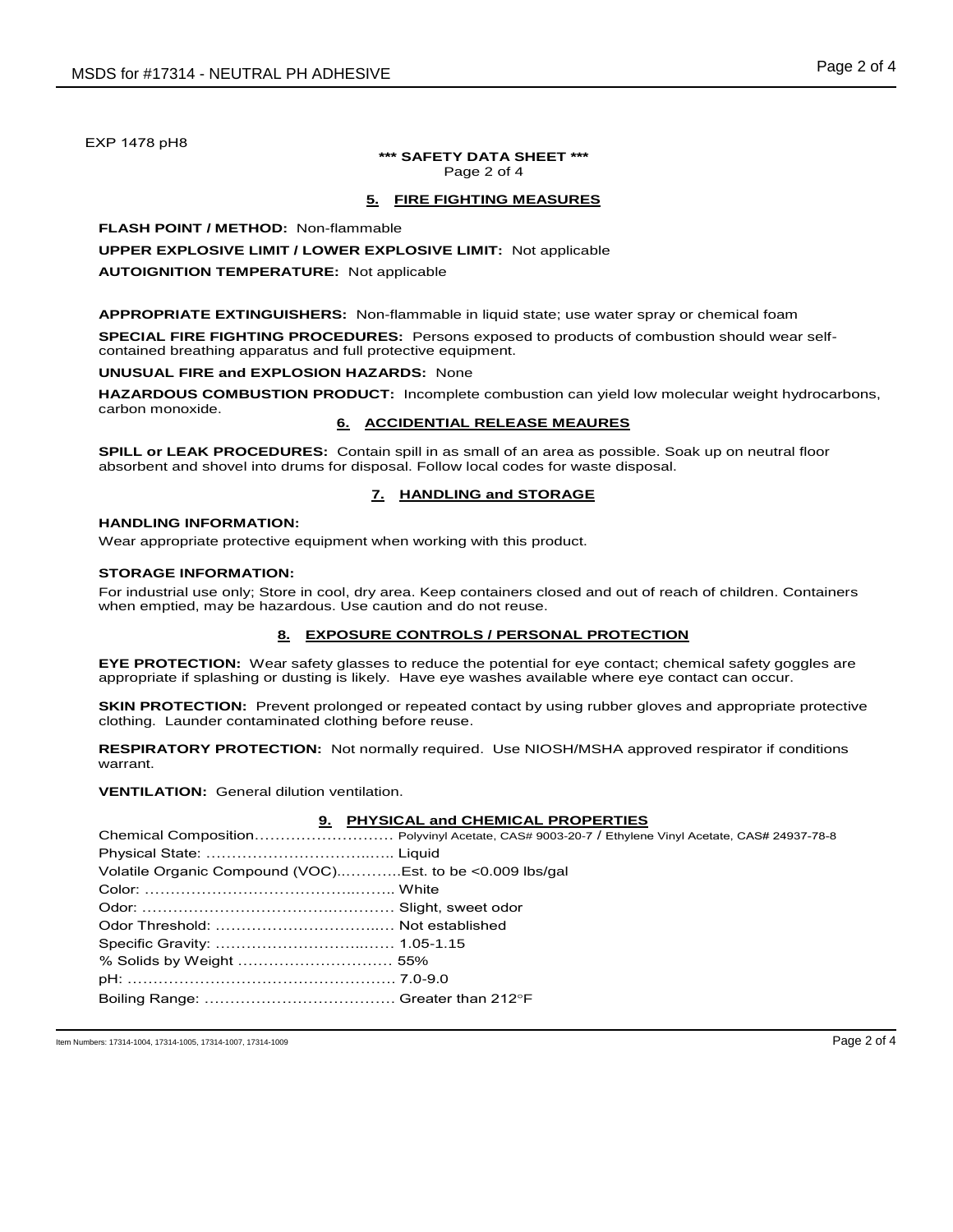#### EXP 1478 pH8

#### **\*\*\* SAFETY DATA SHEET \*\*\***

Page 3 of 4

| Water / Oil Partition Coefficient:  Not established |  |
|-----------------------------------------------------|--|

#### **10. STABILITY and REACTIVITY DATA**

**STABILITY:** Stable

**INCOMPATIBILITY:** Do not contact strong acids or oxidizer

**HAZARDOUS DECOMPOSITION:** Carbon Monoxide and carbon dioxide

#### **HAZARDOUS POLYMERIZATION:** Will not occur

No Data Available

# **11. TOXICOLOGICAL INFORMATION 12. ECOLOGICAL INFORMATION**

No Data Available

#### **13. DISPOSAL CONSIDERATIONS**

To the best of our knowledge, this product does not meet the definition of hazardous waste under the U.S. EPA Hazardous Waste Regulations 40 CFR 261. Dispose of in an approved landfill. Consult the state, local or provincial authorities and your local waste vendor for more restrictive requirements.

#### **14. TRANSPORTATION INFORMATION**

UNITED STATES DEPARTMENT OF TRANSPORTATION (DOT)

DOT Proper Shipping Name: Not regulated

It is our opinion that the information provided here may be used to transport this product in compliance with Canadian Transportation of Dangerous Goods.

# **15. REGULATORY INFORMATION**

## **FEDERAL:**

Toxic Substances Control Act (TSCA) Section 8 (b) – Inventory Status

This product is in compliance with the Toxic Substances Control Act's Inventory requirements